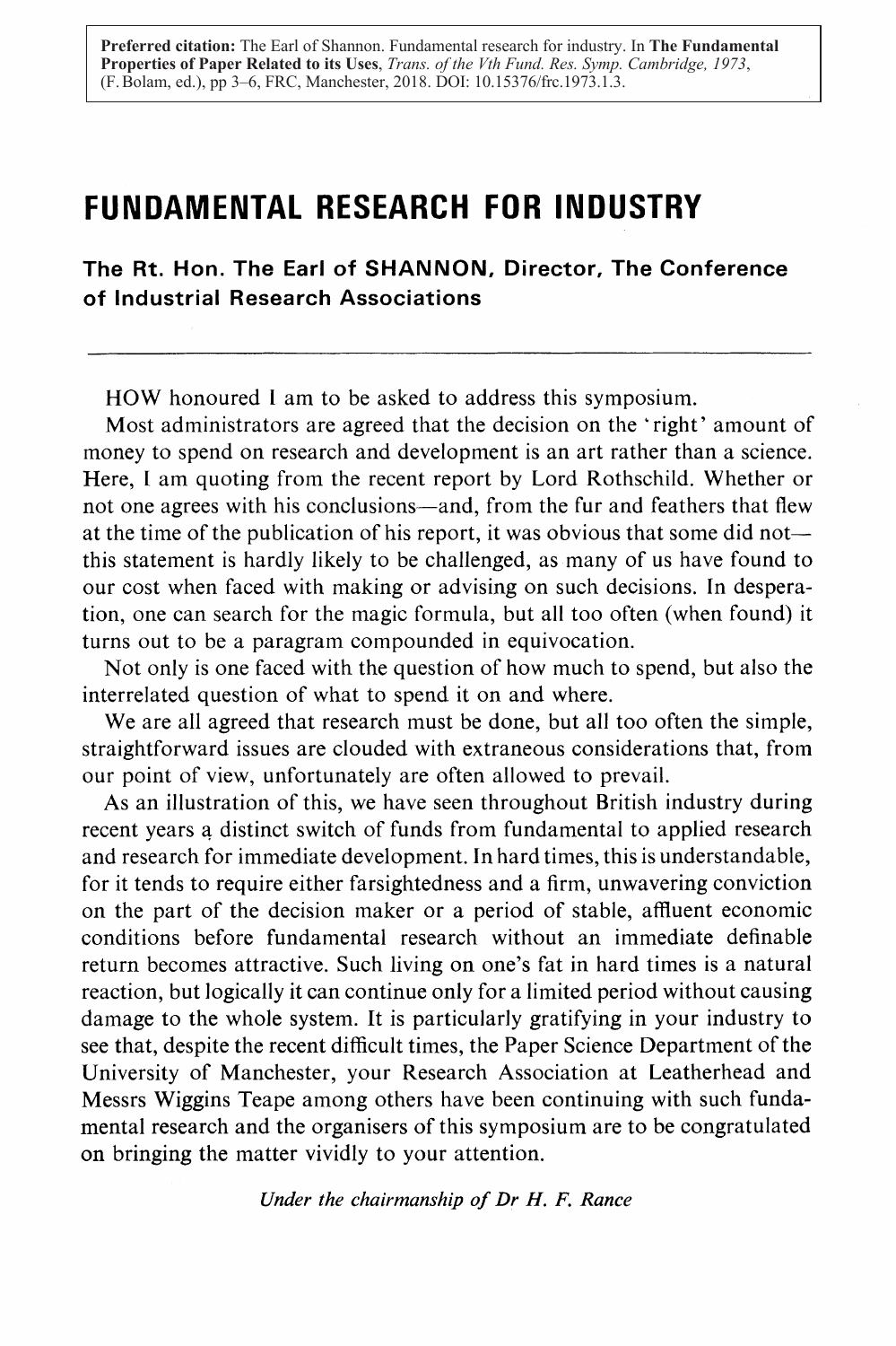It might be argued that there is surely little need to do fundamental research in regard to paper; it has been in use some centuries B.C. and the basic raw material does not lead to the charge that the industry is using up one of our planet's irreplaceable natural resources . Yet we have seen the changes that have taken place recently: for many centuries, paper was used almost solely as the vehicle for supporting graphic information, then we saw it lead in the age of packaging, where now much of the market is being usurped by plastics. Here surely is one of the valuable fields to investigate by comparing the fundamental properties of paper and board with those of other materials currently used for packaging. This subject is the main theme of this symposium and such studies relating the product to one of its end use performances could well capture, recapture and even create as yet unknown markets.

Rather than adopt the attitude that 'here is paper, let us find markets for it'. such research into the fundamental properties of the product will give one a clearer understanding of how it can satisfy future demand and meet possible future specifications. Because it is in meeting these specifications that the future of the industry must depend, money spent in this way now may not produce immediate quantifiable benefits, but it will produce the essential reserves that will in future be turned to good account by the industry.

Although, as <sup>I</sup> have mentioned, your basic raw material is not limited in world terms, it is nationally limited because of economics and it could be that, arising from your fundamental investigations, there could well be a lead to the institution of a valuable branch of the industry in the recycling of waste for as yet unprofitable uses.

Having briefly reconsidered some of the all too well known reasons for conducting fundamental research, let us for a moment consider where such money should be spent.

Strongly influenced by the atmosphere engendered by centuries of academic tradition, which we here in Cambridge are currently experiencing, one might be tempted to consider that all such pure fundamental work should be carried out at similar seats of learning. One should remember, however, that, although universities have given—and are giving—much valuable assistance in industrial fields, their main mission in life surely is the pursuit and dissemination of knowledge and only incidental to that end could they and should they provide assistance to industry. The industrial requirement is for the pursuit of a specific piece of knowledge within a defined time scale and rarely for the pursuit of knowledge per se. Thus, <sup>I</sup> suggest that the universities alone cannot provide the answer.

The individual companies within the industry are often left to shoulder the burden alone and such a situation can lead to the work becoming too industrially oriented towards the particular needs of only one section and even one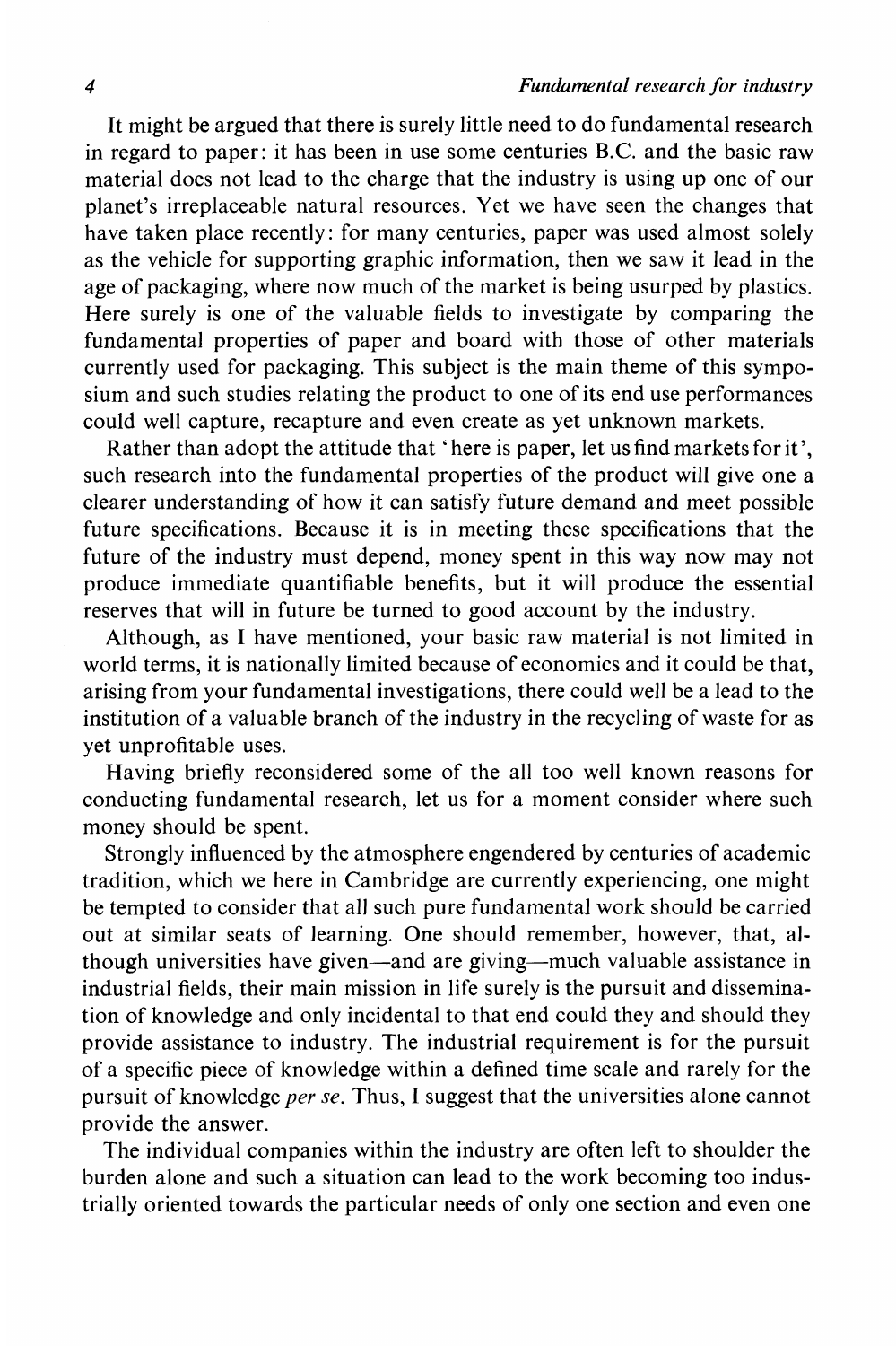company within the industry. Whereas without doubt, if the work reaches <sup>a</sup> successful conclusion, there should be a greater chance of implementation by the company, such implementation is likely to be restricted to that company alone or, atthe veryworst, suppressedfor purely local reasons . <sup>I</sup> fear that some may disagree with me at this point, for <sup>I</sup> know of directors of research who wring their hands bitterly and complain that the most difficult people to convince of the value of their work are those in the parent company who commissioned the work, whereas competitors would adopt the results with alacrity.

Having examined both extremes, there remains yet a third possibility and one with which I am connected—namely, a research association—of which in Pira you have in your industry a very fine example. Although not attempting to be all things to all men, a research association can afford to be academic without losing industrial awareness and industrial without becoming subordinated to sectional or local interests .

Recently, all the research associations in this country commissioned an impartial inquiry into themselves to ascertain whether or not they still fulfilled the objects for which they were established, what their defects are and to formulate recommendations for their future conduct. This Committee of Inquiry, under the chairmanship of Lord Bessborough, included representatives from the political, industrial, academic and Civil Service fields. The report, which was published in April 1973, is obviously destined to become a standard handbook on industrial research for some time to come.

Briefly, the report concluded that the concept of co-operative work under which research associations operate was still viable, also that, per pound sterling spent on research, the research associations have given and are giving the best return to their industries of any other organisation. Of course, there was criticism and this is what the research associations really paid for, most of the rest they already knew or suspected ; it was what was wrong that they wanted to know so that rectification could be made. The report also disproved many of those old wives' tales that research associations existed purely for the small companies, were unable to undertake confidential work or were predominantly academically oriented.

Even then, the report does not imply that they are perfect nor give them an exclusive right to claim to be the sole research capability for an industry, it merely confirms their place in the spectrum of facilities available to an industry. It confirms them in that very valuable mid-position, which of necessity carries the responsibility for acting as an interface between those in industry and those in research. Without this communication, neither can understand, let alone profit from the activities of the other.

It is in this vital field of communication that this symposium is making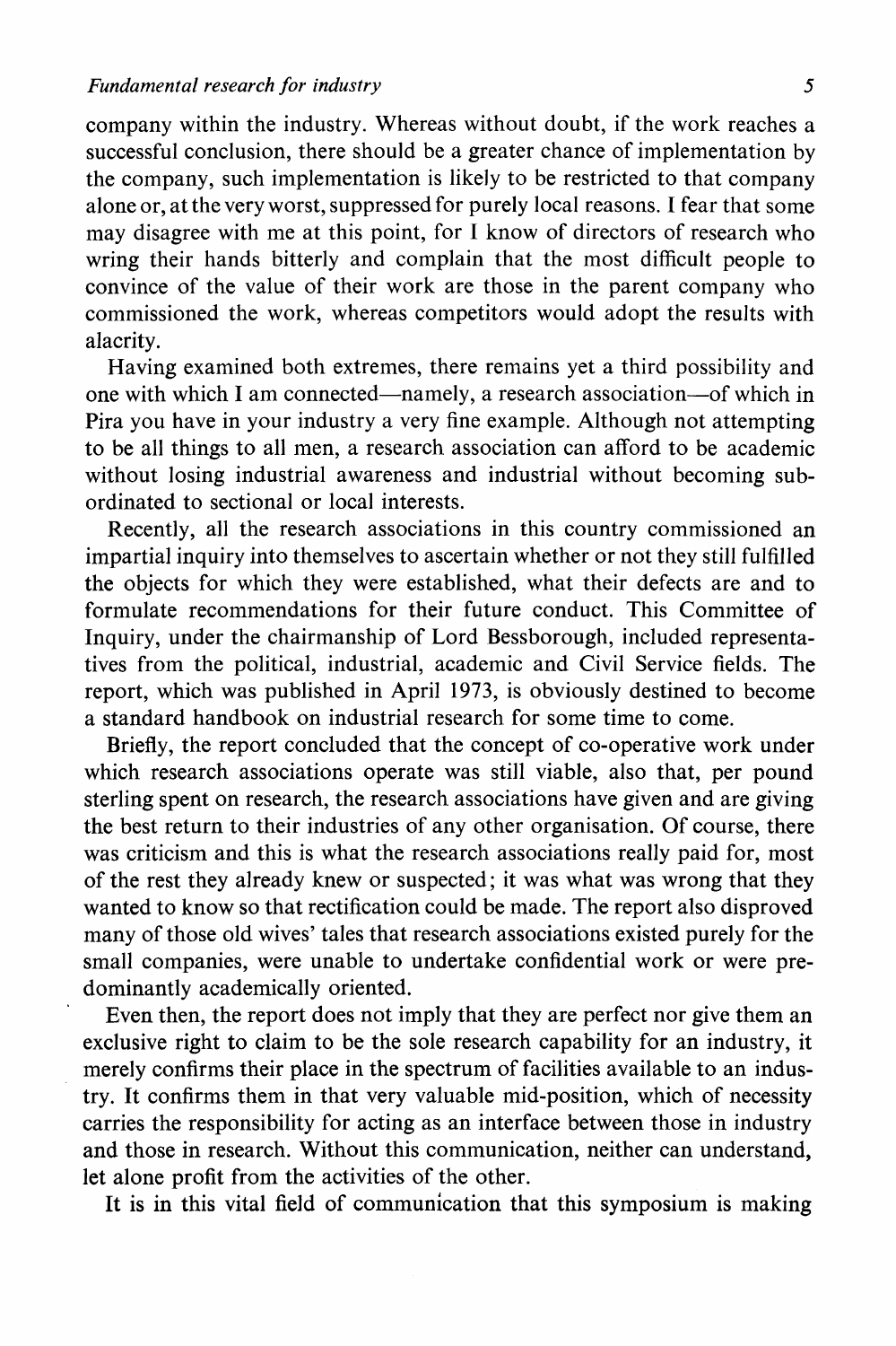such a notable contribution and I feel sure that at its conclusion you will all disperse enlightened by the following speakers and in the conviction that this week has been very well spent.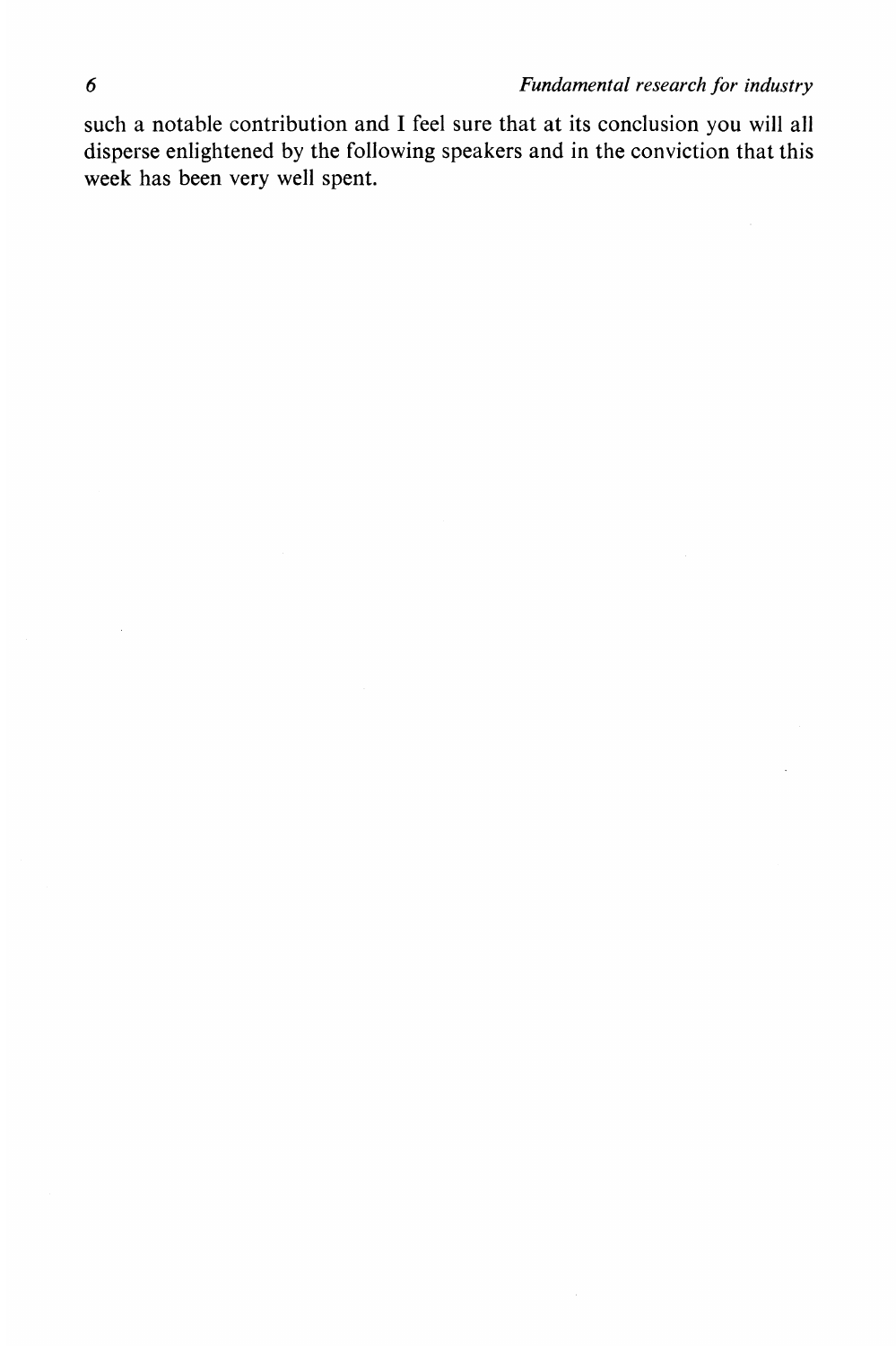### **Transcription of Discussion**

# Discussion

The Chairman The theme of the 1961 symposium at Oxford was The Formation and Structure of Paper. Its announcement at the 1957 Cambridge symposium, the first of them all, caused a number of research activities in various parts of the world—which is indeed one of the declared aims of these symposia.

It is difficult to guess how many research projects would have remained dormant or would never have been undertaken without the challenge and call of our symposia. There is no doubt that in many cases they had the function of a catalyst and exerted a beneficial influence on the rate of progress.

In any case, by 1961, some of the research activities had produced their first results. We, the listeners, were presented with an impressive array of new concepts . Some of them were put forward as tentative working hypotheses, some of them were proclaimed with the power of conviction. What is more, some of the concepts have been pursued further up to the present day and have yielded a new crop of results. We will be listening to these today.

If <sup>I</sup> single out three of the concepts that we discussed twelve years ago, it is only because of their relevance to our first session today and does not reflect in any way on the others. The first is the concept of the uneven structure of paper in the plane of the sheet and, in particular, the concept of randomness and the question whether paper is more uniform or less uniform than random. <sup>I</sup> think it is now accepted by most that the non-uniform distribution of fibres in the plane of the sheet is the one single structural property that distinguishes paper more than any other from other sheet-like materials . Take three familiar objects-a linen cloth, regenerated cellulose film and a sheet of paper. All three can consist (and often do) of one hundred per cent cellulose and it is only their different structures that make them such entirely different materials . The first part of our session today will deal with the measurement and the consequences of the uneven areal mass distribution of paper.

The second concept is that of the layered structure of paper, a mere working hypothesis twelve years ago, but in the meantime recognised as a fundamental structural feature of paper. This will be dealt with in the first two papers after lunch.

Under the chairmanship of Dr H. Corte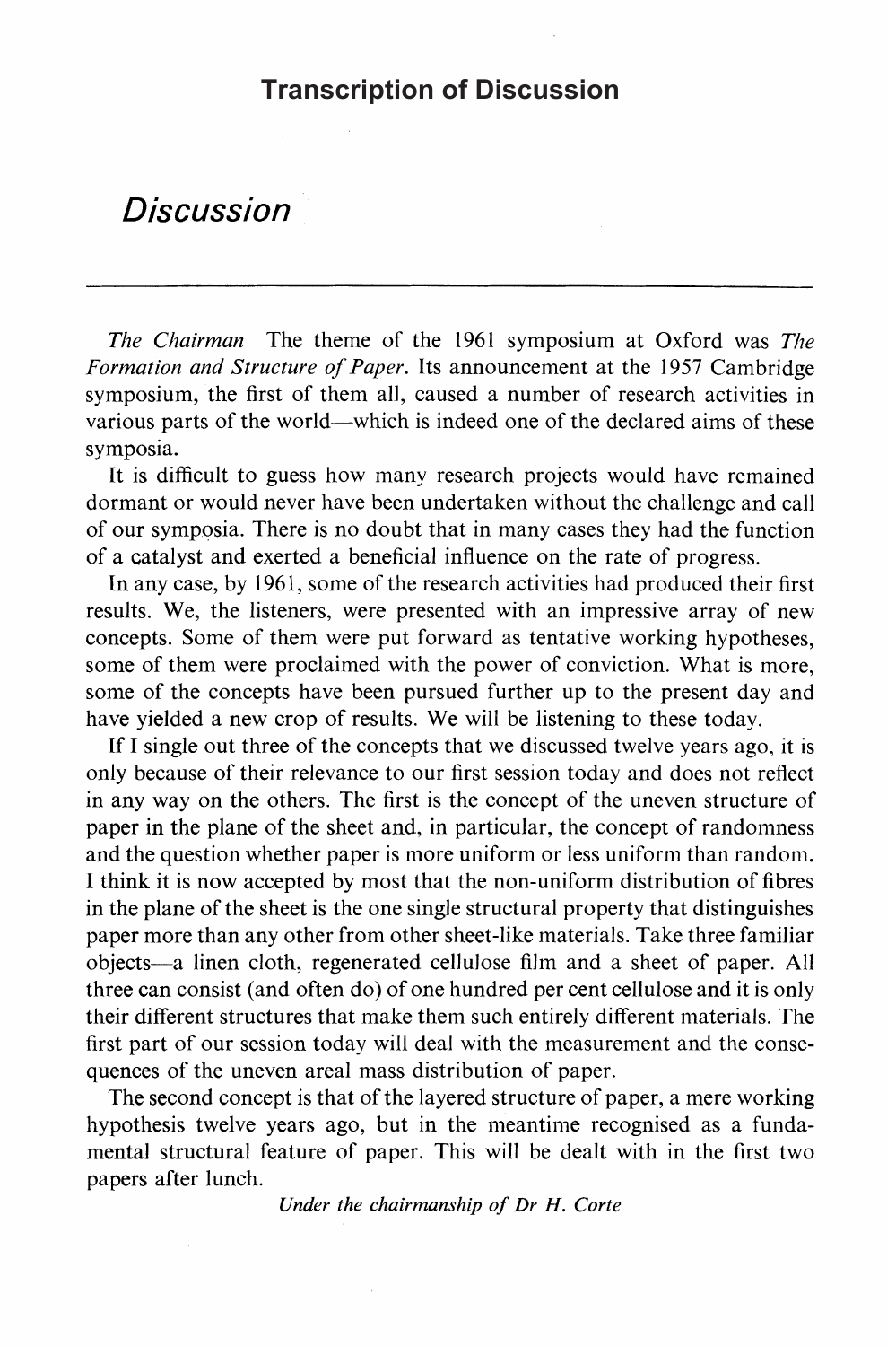#### Mass distribution and paper properties

The third concept, in some ways related to the second, is the nature and extent of fibre bonding and, in particular, the question of optical contact. The last two papers this afternoon will present some new ideas, also some new experimental discoveries in this area. The last paper will provide too a kind of link to the two sessions tomorrow.

Prof. D. Wahren If the work presented in our paper had been done solely for the purpose of seeing whether a real sheet is more or less uneven than a random sheet I agree with you; of course, this is just one of the things that we can do when we have these techniques available. <sup>I</sup> think that your way of making the assessment is very elegant and <sup>I</sup> will certainly try it out myself.

The only information obtained, however, is whether or not the number of flocs longer than the scanning length exceeds that of a random sheet. Our method gives a detailed picture of the floc size distribution in the real sheet and the random sheet, respectively.

*Prof. J. Silvy* This contribution is about the extensive use of the Kubelka-Munk theory to deal with the influence of large variations of the scattering coefficient on the intensity of the mass distribution, especially when the con clusion is to use a light with a high absorption—that is, the range where the validity of the Kubelka-Munk theory is doubtful.

<sup>I</sup> am sure that you know well the limit of this theory as it is applied in the field of paper studies, but may <sup>I</sup> focus it quickly by two illustrations . The first is from <sup>a</sup> work published by Dr L. S. Nordman in 1965 of the Finnish Paper Research Institute in his extensive research programme on the measurement of relative bonded area in correlation with variations of the scattering coefficient of more or less bonded sheets. Here we can see the influence of the colour of the light and proof is given of the dependence between coefficients S and K. The S value diminishes when the absorption K increases-is this explained theoretically ?

In the second illustration, we have a comparison made by Klier of the Coating Center in Bethlehem, Pennsylvania, between the rigorous theory of radiative transfer in diffusing media by Chandrasekhar and the results of the Kubelka-Munk approximations. Here, links are established between the Kubelka-Munk apparent absorption and the scattering coefficients of the true absorption coefficients  $\alpha$  (the  $\eta$  curve) and the true scattering coefficient  $\sigma$ (the  $\gamma$  curve). We can see that K is not linearly linked to the true absorption  $\alpha$ nor is S to  $\sigma$ , consequently K/S to  $\alpha/\sigma$ . We see that theoretically S as estimated by Kubelka-Munk diminishes as  $K/S$  increases and the discrepancy is more and more important as absorption of light in the medium becomes higher. (See Klier, K., J. Opt. Soc. Amer., 1972, 62 (7), 882.)